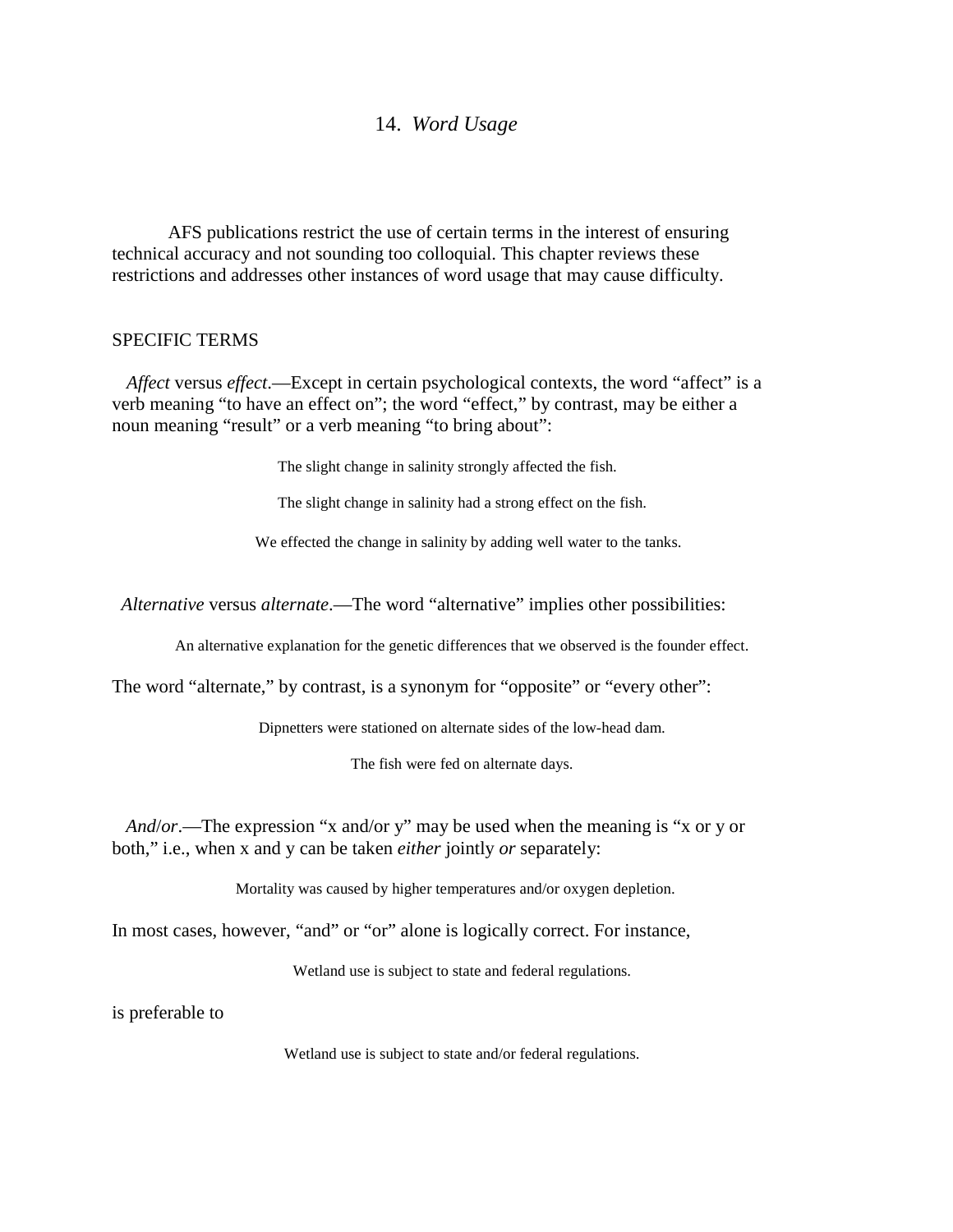because even though some wetlands may be subject only to state regulations, some only to federal regulations, and some to both, wetlands—as a group—are subject to both.

 *And* versus *or* in series.—In series, the term "and" should be used to indicate that the items listed are to be taken together, the term "or" that they are to be taken separately:

The treatments used in this experiment were x, y, and z.

*but* Each fish was subjected to one of three treatments: x, y, or z.

*As*.—This word may be used to indicate causation:

We terminated sampling early, as the storm had made the lake very choppy.

*As such*.—Use of this term is restricted to cases in which (1) it is preceded by a description and (2) the word "such" takes the place of the description in the clause that follows:

> The lakes in the study area were all cold, relatively shallow montane lakes; as such, [i.e., as cold, relatively shallow montane lakes]. . . .

*not* The Bonneville Power Administration has jurisdiction over these dams. As such, ...

In the second example, use "as a result," "for this reason," or some equivalent expression to indicate the connection between the two clauses.

*Bias.—*When used as a verb, this word should be accompanied by adverbs rather than adjectives:

biased upward *not* biased high

*Compare to* versus *compare with*.—There is an important distinction between the expressions "compare to" and "compare with"; to compare one thing *to* another is to indicate that they are similar in some respect, whereas to compare one thing *with* another is simply to examine them side by side:

This situation may be compared to one in which. . . .

We compared the results from the first treatment with those from the second.

In most of the cases encountered in AFS publications, "compare with" is the proper expression. However, that term should be avoided in actual comparisons: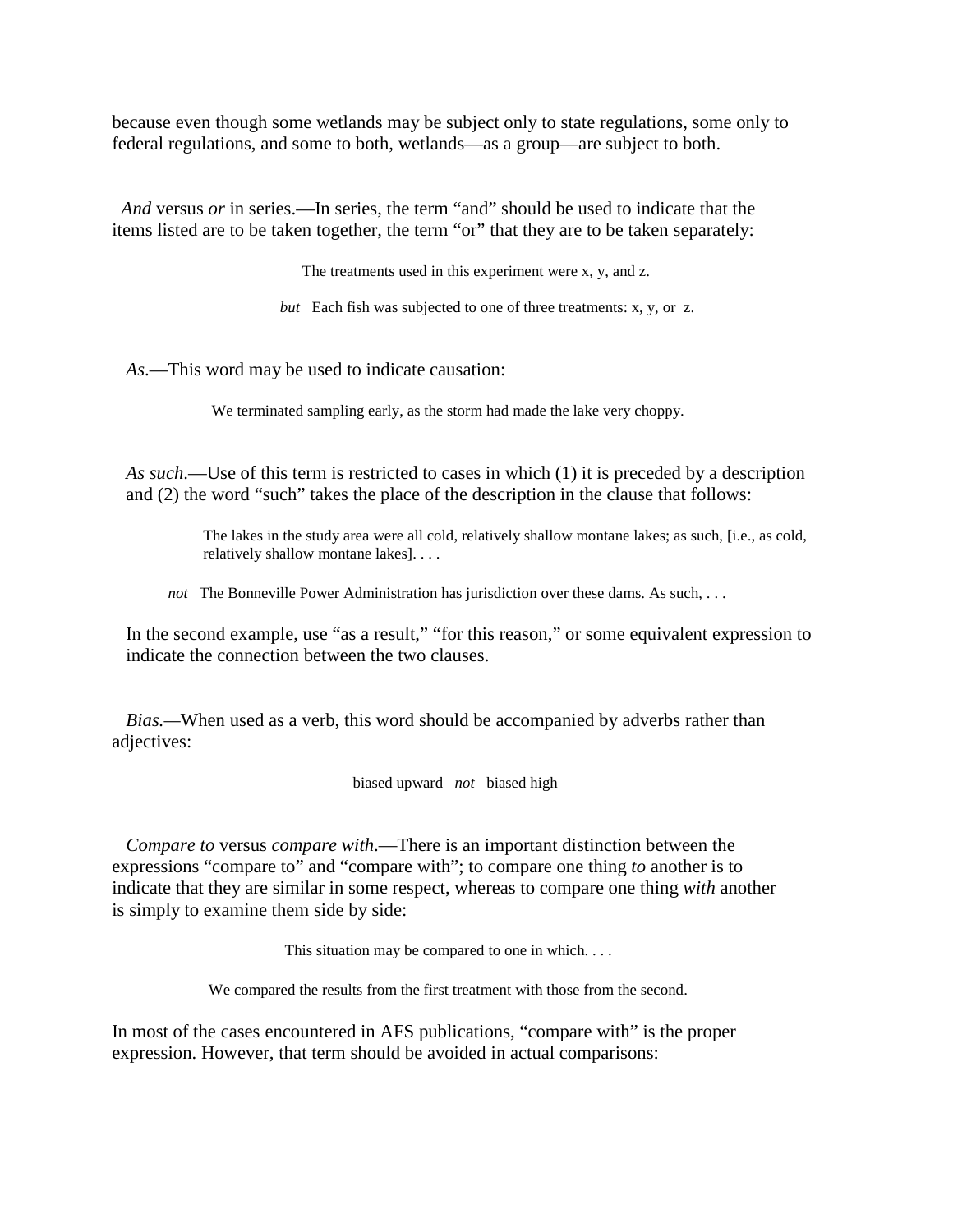The fish in the first treatment attained higher weights than those in the second.

*not* The fish in the first treatment attained higher weights compared with those in the second.

*Comprise*.—This word may be used in both passive and active constructions:

The sample comprised fish from 15 species.

The sample was comprised of fish from 15 species.

*Confidence interval* versus *confidence limits*.—The term "confidence interval" refers to a range of values, the term "confidence limits" to the smallest and largest values within that range:

within the 95% confidence interval  $4.9 \pm 0.3$ 

within the 95% confidence limits 4.6 and 5.2

*Due to*.—This term may be used in two senses: (1) as a synonym for "attributable to" and (2) as a synonym for "owing to" or "because of":

The poor recruitment in 1997 was probably due to abnormally high predation.

Due to the limitations of our data, we were only able to address the first hypothesis.

*Fish* versus *fishes*.—The term "fishes" should only be used as a synonym for "species of fish," not as the plural of "fish":

A large number of fishes are found in this ecosystem.

*but* We collected 422 fish by gill netting.

*Fishery* versus *fisheries*.—Both terms may be used as adjectives with the same meaning:

Fishery [Fisheries] management is increasingly focusing on angler behavior.

 *Following*.—This word may be used as a synonym for "after," although the latter term is generally preferable:

After [Following] exposure to the pathogen, the fish. . . .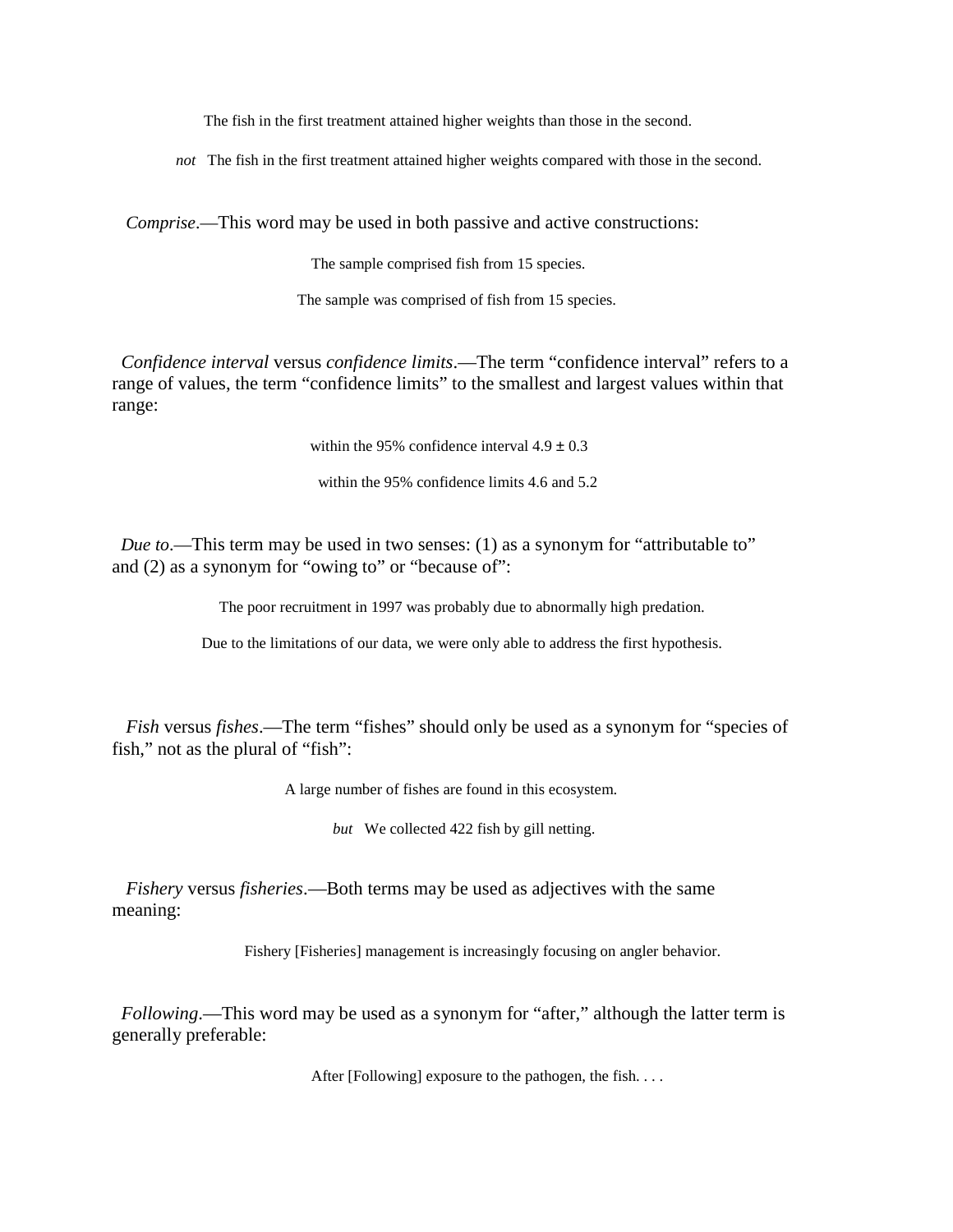*If* versus *whether*.—Use the word "if" only when the intended meaning is "in the event of"; use the word "whether" when stating an indirect question with more than one possible answer:

If hypoxia develops, mortality will rise significantly.

The purpose of this study was to determine whether this type of marking has any deleterious effects on juvenile fish.

*Increased*/*reduced* versus *higher*/*lower*.—The terms "increased" and "reduced" mayonly be used in situations in which the researcher has actually altered the variable of interest; "higher" and "lower" should be used in other situations:

The increased temperature in the first two tanks during the second phase of the experiment led to....

The lower average temperature in the more northerly of the two creeks was apparently responsible for. . . .

*In order to*.—Although in rare cases euphony may call for using this term, in most cases "to" alone will suffice:

To test this hypothesis, we. . . .

*not* In order to test this hypothesis, we....

*Likely*.—This word may be used either as an adjective meaning "probable" or as an adverb meaning "probably":

Early spawning is likely.

Spawning will likely be early.

*Over*.—This word may be used in the sense of "more than" as well as that of "during":

We carried out the research over a period of several months.

Over 500 anglers returned completed survey forms.

*Parameter*.—Although this word has acquired a number of meanings in recent years, for the sake of clarity AFS style restricts its use to two situations: (1) when it refers to a fixed value in an equation or statistical distribution and (2) when it refers to a critical value of some sort:

The estimated parameters were as follows:  $a = -1.33$  and  $b = 0.59$ .

A relatively high water temperature  $(\geq 26^{\circ}C)$  is one of the reproductive parameters for this species.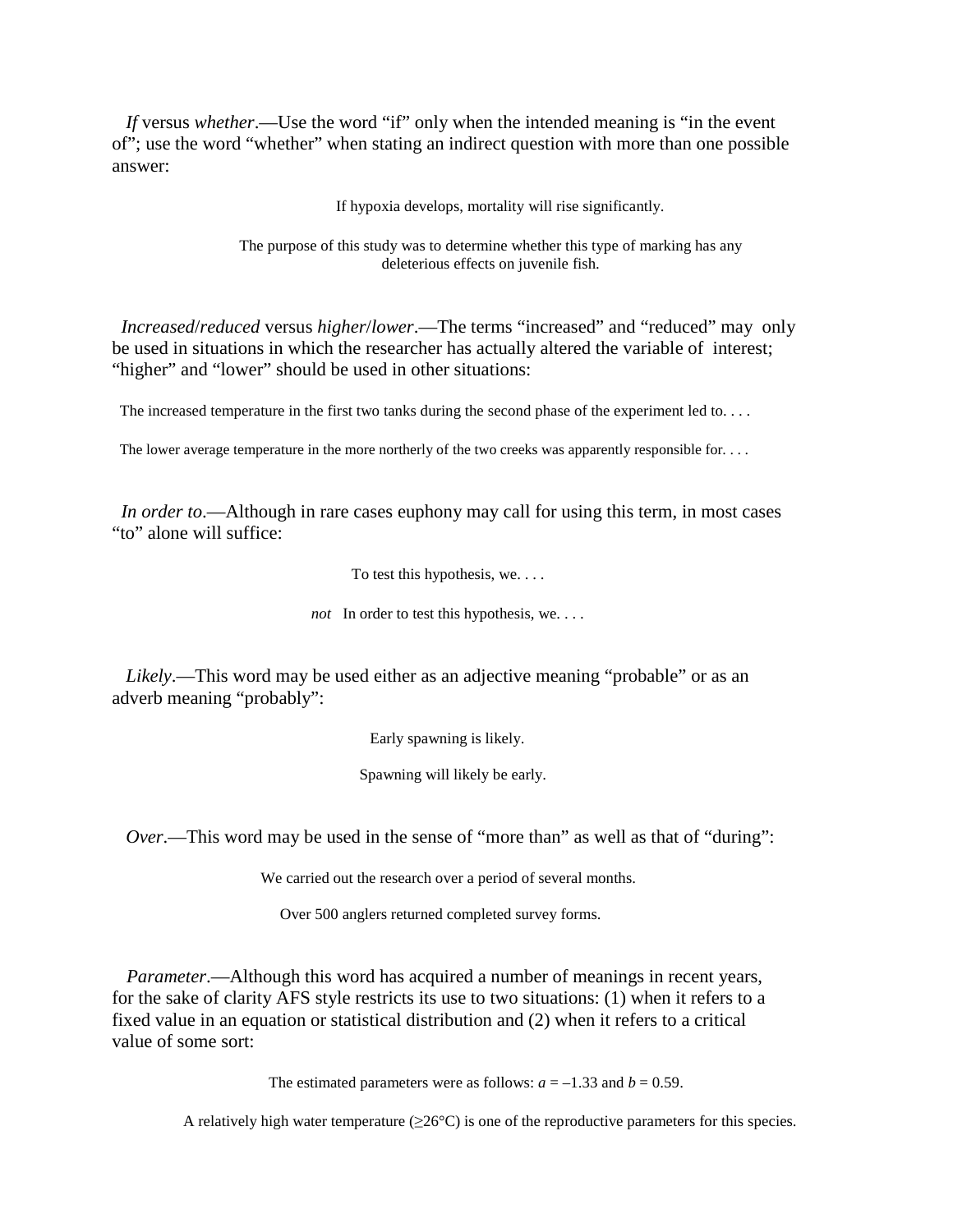The term "parameter" should never be used when the term "variable" or, more generally, "characteristic" is meant:

The most important variable was streamflow.

*Potentially*.—Avoid using this term with other terms indicating possibility:

This is a potentially important finding.

*not* This could be a potentially important finding.

*Prior to*.—Although euphony may occasionally call for the use of this term, "before" is a better choice in most cases:

Before the start of the experiment, . . .

*not* Prior to the start of the experiment, . . .

*Relationship* versus *relation*.—The word "relationship" should be used when referring to an association or causal connection:

the relationship between substrate type and reproductive success

*not* the relation between substrate type and reproductive success

*Significant*.—With the exception in the second example below, AFS style restricts the use of this word to cases of statistical significance:

The difference between means was significant  $(P < 0.05)$ .

Though significant statistically, the result was not considered significant biologically.

In other cases, substitute words such as "major," "important," and "substantial" for "significant."

*Since*.—This word may be used as a synonym for "because" as well as in its temporal sense:

Since the previous research on this question seemed credible, we chose not to replicate it.

Care should be taken to avoid ambiguity, however, as in the phrase

Since the regulations were implemented, ...

which can be either causative or temporal.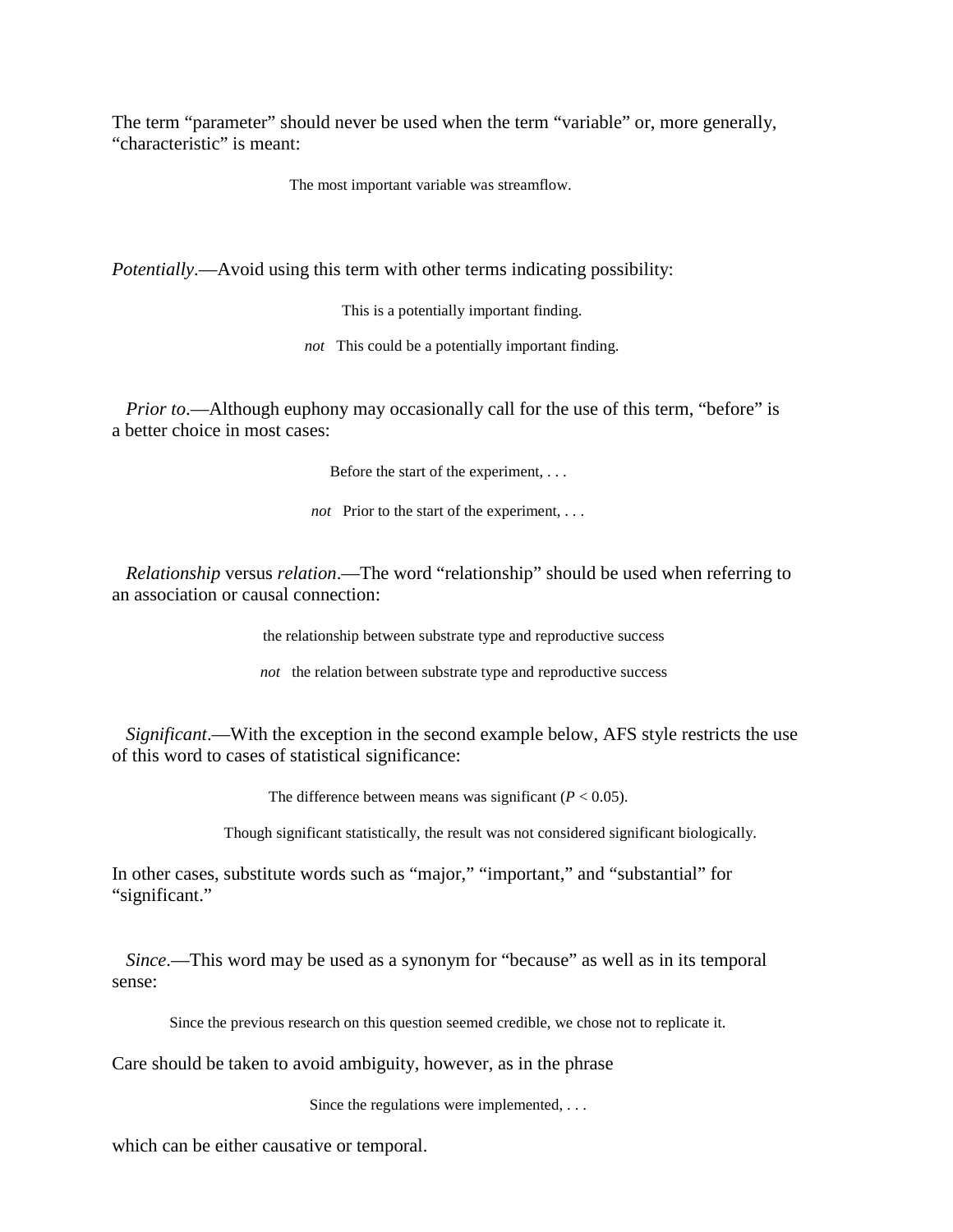*That* versus *which*.—As these terms can have different logical implications, AFS style prefers to follow the traditional rule of using "that" to introduce dependent clauses and "which" to introduce independent clauses:

The fish that were moribund. . . . [i.e., only some of the fish were moribund]

The fish, which were moribund,  $\ldots$  [i.e., all of the fish were moribund]

*The*.—As a rule, the word "the" should be included whenever the statement refers to a particular situation as distinct from a general one:

Channel Catfish [in general] are unusual in this regard.

The [particular] Channel Catfish in our study were unusual in this regard.

However, in the abstract, Methods, and other places in which a more condensed form of expression is desired the word "the" may be omitted from statements referring to particular situations as long as the context is clear:

We obtained a sample consisting of 298 juvenile Chinook Salmon from the Snake River above Hell's Canyon Dam. At the laboratory, fish were weighed (g), measured (mm), and inspected for gross abnormalities. Fish were then randomly assigned to one of three treatments.

Care must be taken when "the" is used with plurals, however. For instance, the statement

The experts in this area have concluded that....

implies that *all* of these experts have reached the stated conclusion, which may not be the case. When it is not, one should state, for instance, that

Some [Many] experts in this area have concluded that. . . .

The word "the" is also required before some place names:

the Atlantic Ocean the Illinois River the Appalachian Mountains

*but* Antietam Creek Oneida Lake McMillen Reservoir Bonneville Dam Mount Saint Helens

*There is*/*there are* versus *exists*/*exist.—*Use the more natural "there is" and "there are" instead of "exists" and "exist":

There is conclusive evidence that...

*not* Conclusive evidence exists that. . . .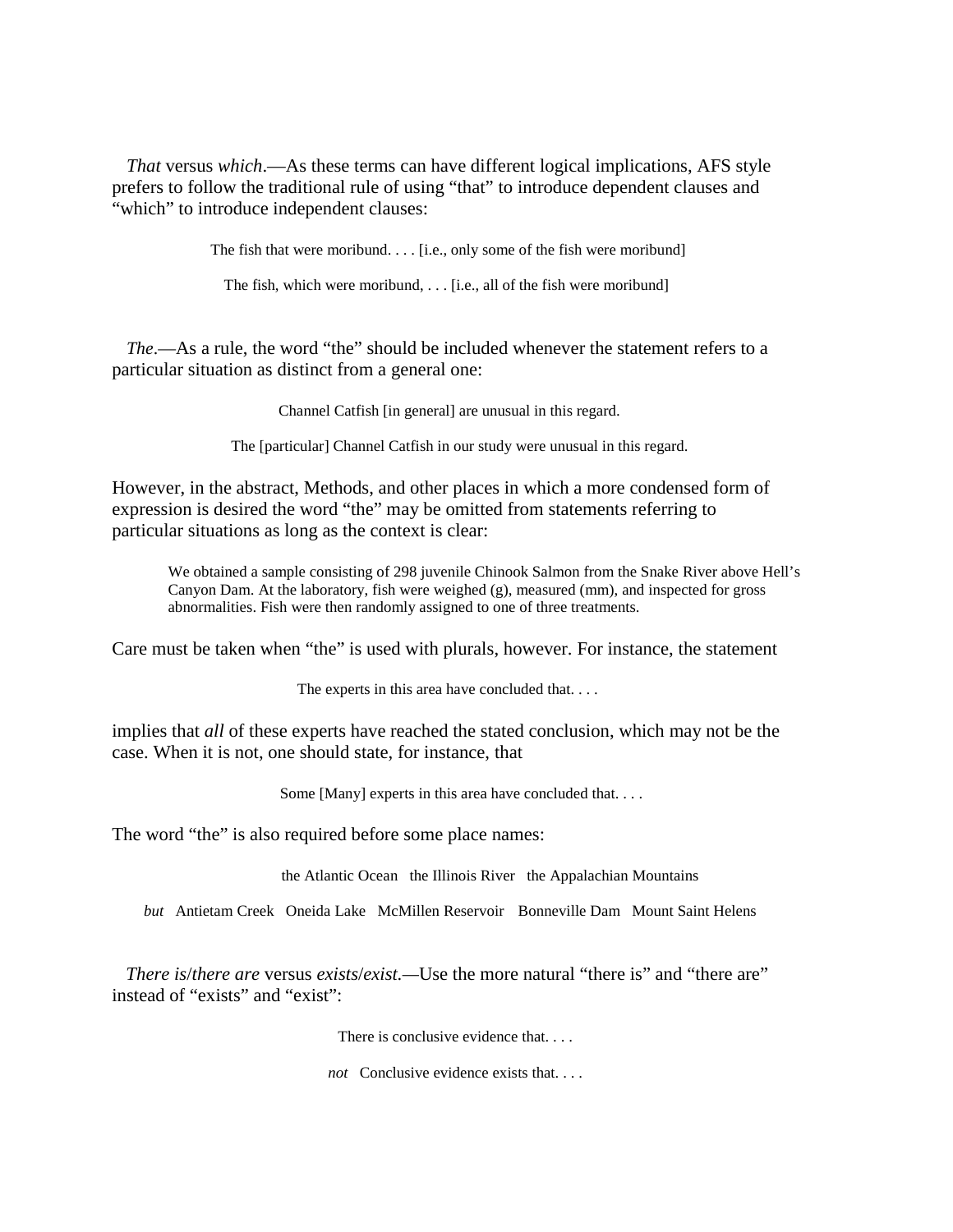*Using*.—Traditionally, the use of this term was restricted to sentences in the active voice in which the agent is clearly specified:

Using a data logger, we obtained data on water temperature.

Through common usage, however, constructions such as

Data on water temperature were obtained using a data logger.

are now acceptable as long as their meaning is clear.

*Where.—*This term should be used to introduce a relative clause only when it refers to a place or other location:

The sites where spawning occurred were. . . .

*but* Models in which the reproductive rate is exogenous resulted in...

"Where" may be used to define the variables in an equation, however (see section 4.8)

*While*.—This term may be used as a synonym for "although" or "whereas" as well as in a temporal sense:

While the Bluegills were largely unaffected by this change, the White Crappies suffered high mortality.

*With*.—AFS style permits "with" to be used as a conjunction; generally, this construction requires a present participle of the verb:

Several species were identified, with Green Sunfish being the most numerous.

*not* Several species were identified, with Green Sunfish the most numerous.

## OTHER MATTERS

### Voice

AFS style permits authors to use the active voice, the passive voice, or a mixture of the two:

We captured 108 specimens in gill nets deployed at three points within the study section. These fish were transported to the laboratory with 4 h of capture and....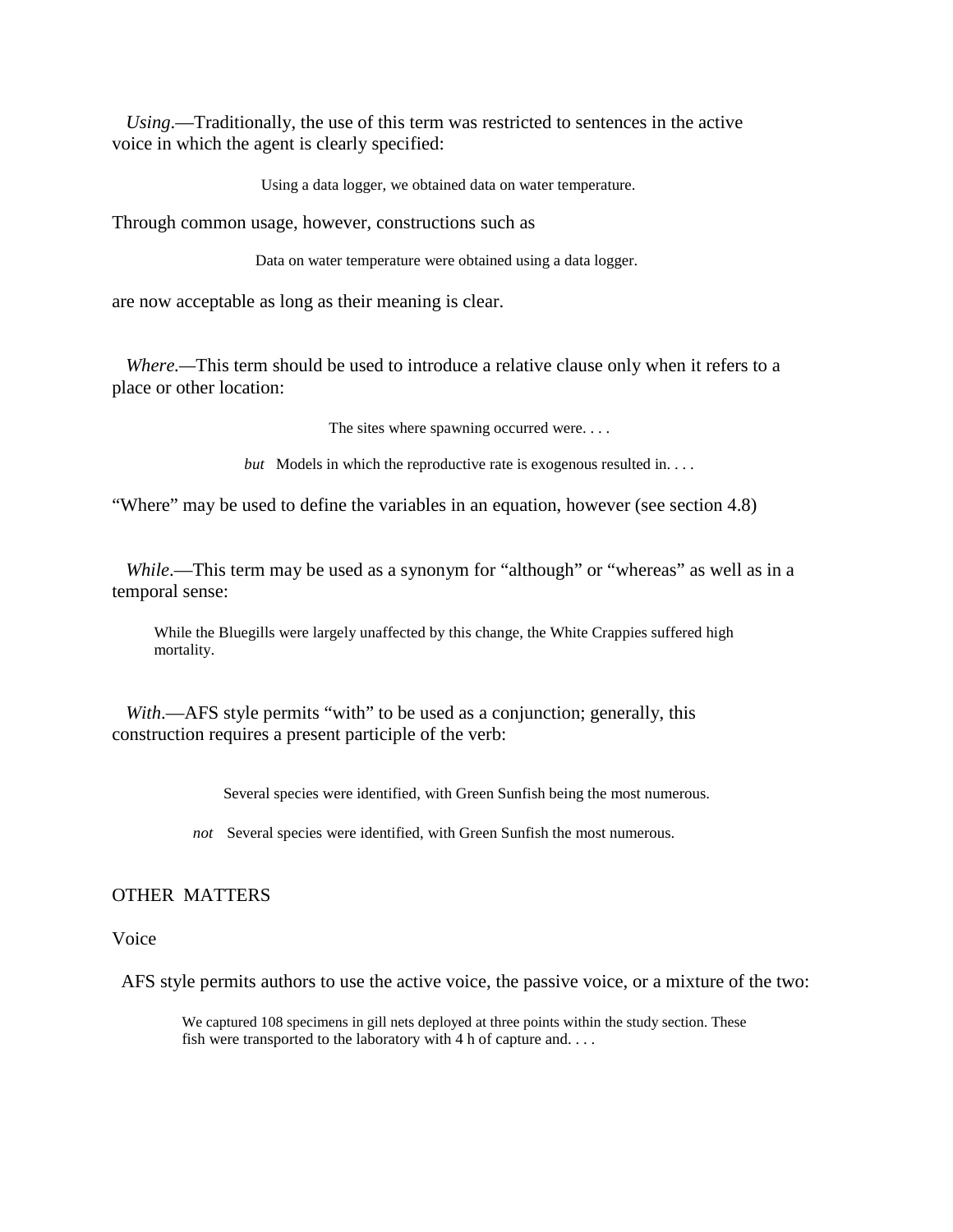Verb Tense in Describing Results

A past tense should be used to describe completed actions:

We sampled the fish at each site every 2 weeks for 3 months.

The present tense should be used to describe general or "enduring" results:

Our data suggest that the spawning period is relatively short for this species.

*but* The spawning period was slightly shorter in 1978.

### Conditional Terms

Conditional terms are ones that express possibilities as distinct from definite facts; examples include the terms "perhaps," "suggests," and "appears to." As a rule, there should be only one such term per sentence:

These results suggest that Black Crappies are. . . .

*not* These results suggest that Black Crappies may be. . . .

Singular versus Plural with Variables

Unless the context clearly calls for a plural, terms referring to variables should be in the singular:

Temperature was recorded at all study sites.

*but* Temperatures were compared across study sites.

Quantitative Comparisons

Expressions such as

Mortality was four times greater in the second treatment than in the first.

should be avoided because they are ambiguous; logically, the expression "four times greater" means "five times as great," whereas most authors mean "four times as great."